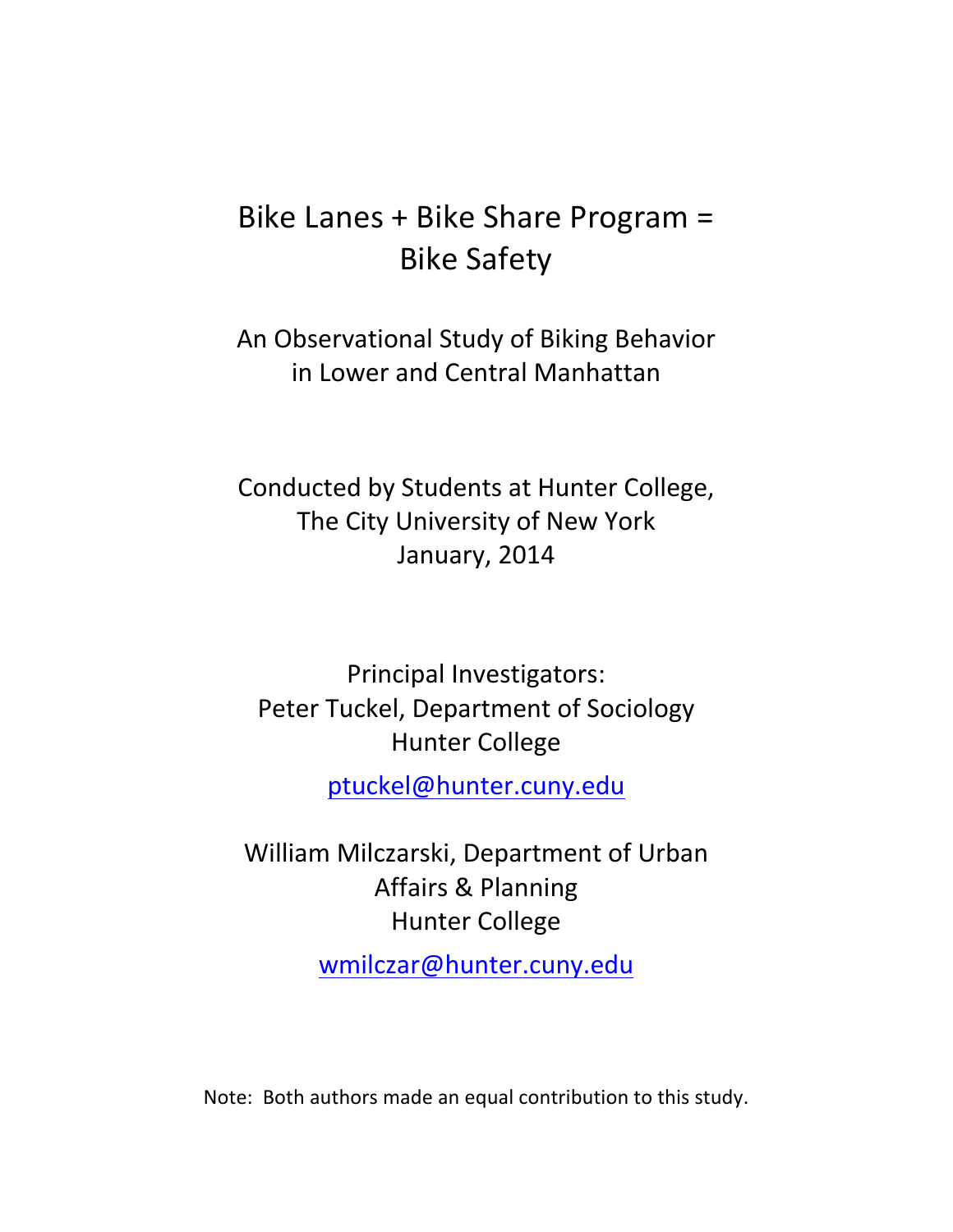## **Introduction**

During the last decade cities and towns across the country have undertaken major initiatives to promote cycling. New York City, which boasts the largest number of cyclists for any city in the country, has been in the vanguard of this movement to encourage cycling. As of March of this year, the city had installed 573 miles of bike lanes  $-$  200 of which were installed in just the last three years alone (New York City Department of Transportation, 2013). And on Memorial Day, May 27<sup>th</sup>, the city inaugurated the largest bike-share program in the nation with 6,000 bikes located at 330 docking stations. The city plans to expand this program to eventually include 10,000 bikes at 600 docking stations (Wall Street Journal, May 4, 2013).

There are several reasons why city officials are embracing cycling as an alternative means of transportation. They view cycling as a way to alleviate traffic congestion, to reduce both air and noise pollution, and to encourage a type of physical activity with multiple health benefits.

Yet despite these laudable objectives, the initiatives to promote cycling in the city have met with stiff resistance on the part of some New Yorkers (Goodman, November 22, 2010). Motorists, for example, complain that too much street space is being allocated to cyclists, thus making streets even more treacherous on which to drive. They also lament the elimination of parking spaces because of the installation of bike lanes and bike-share kiosks.

Part of the opposition to pro-cycling initiatives is rooted in a perception that some cyclists have a holier-than-thou attitude toward other road users, show contempt for the rules of the road, and pose a danger to drivers, pedestrians, and themselves (Goodman, September 18, 2010; Cassidy, March 8, 2011; Walsh, July 3, 2012). According to this view, a number of cyclists run red lights, traverse the wrong way down streets, ride on sidewalks, are distracted because of the use of electronic devices and, with regard to their own personal safety, don't bother wearing helmets.

Added to these motorists' laments and negative perceptions of cyclists are the safety concerns raised by some critics of the city's newly-launched bikeshare program. These critics contend that the program will lead to a substantial increase in cycling-related injuries. One supporter of this view is John Pucher, a professor at Rutgers University and co-author of the book "City Cycling." According to Professor Pucher, "Safety concerns about Citi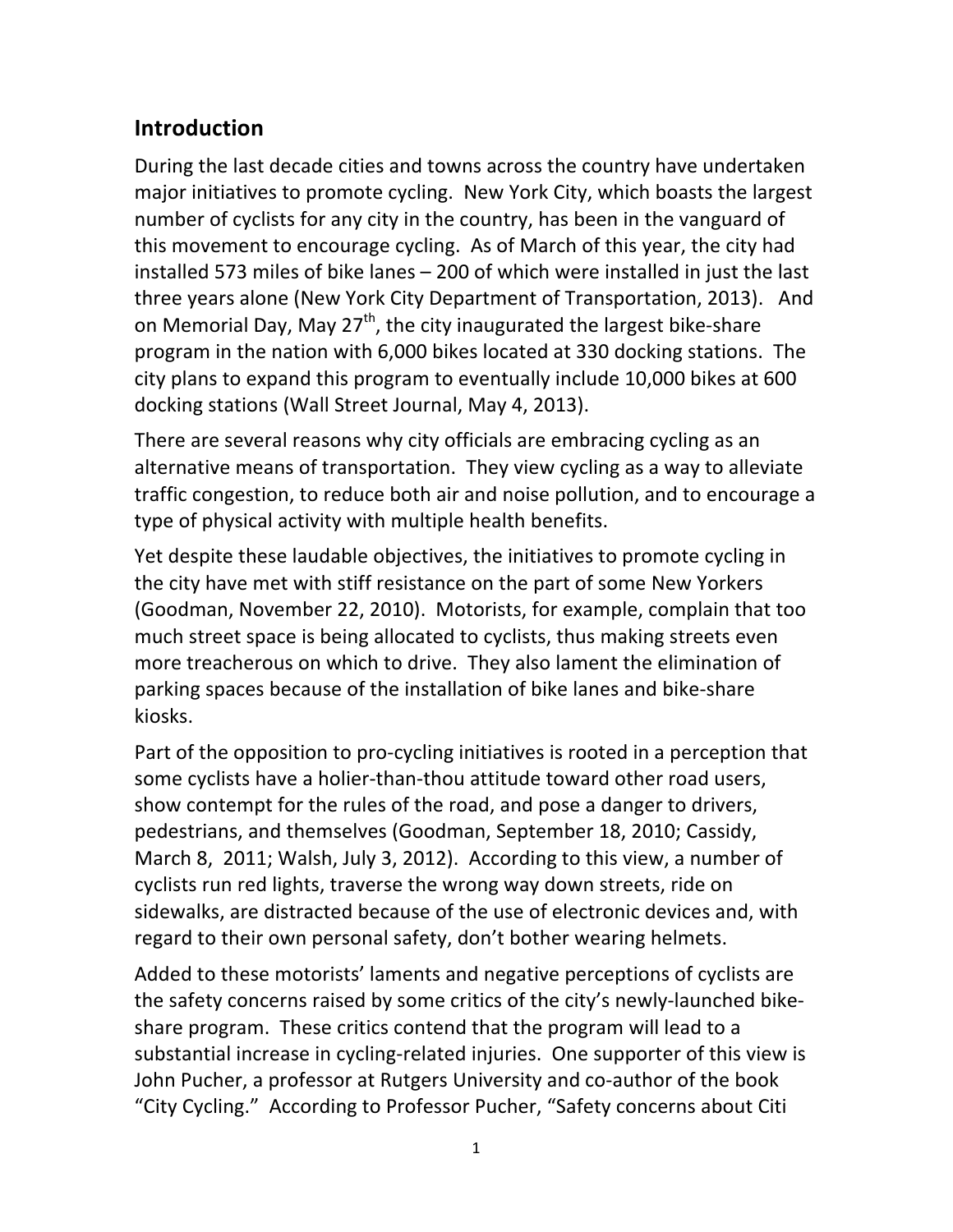Bike stem from frequently blocked bike lanes, poor street conditions, inexperienced bicyclists, lax enforcement of traffic regulations, and the inevitability that some users will ride on sidewalks" (Liu, June 25, 2012).

Despite the sharply divergent viewpoints expressed by pro and anti-cycling advocates, scant attention has been paid to the behavior of urban cyclists. Little inquiry has been directed at the extent to which cyclists adhere to traffic laws, use electronic devices which might reduce their concentration, or wear helmets as a protective measure. Furthermore, since the inception of the bike-share program in the city, no research (of which the authors of the present study are aware) has been carried out profiling Citi Bike cyclists or examining their riding behavior patterns. How does their profile differ, if at all, from cyclists who are not bike-share riders? And how does their riding behavior compare to other cyclists in the city?

### **Previous Research**

One study which did address the riding behavior of cyclists was conducted by the authors of this current study (Tuckel, Milczarski, 2009). This previous research, carried out four and one-half years ago, was based on observing both the type of cyclists and their riding patterns in mid-Manhattan.<sup>1,2</sup>

A key finding which emerged from this earlier study was a noticeable sex disparity in ridership. The overwhelming majority of riders (91%) were male. With respect to obeying traffic laws, the study uncovered the following:  $(1)$ approximately two-fifths of cyclists (41%) did not stop at all at a traffic light, (2) among cyclists observed at a street with a bike lane, almost one-third (33%) rode just on the street instead of the bike lane, and (3) about 13 percent of cyclists were observed riding against traffic. In terms of helmet use, less than a third of riders were observed wearing helmets. This lastmentioned figure varied considerably by type of rider. Female cyclists were far more likely to wear a helmet (51%) than either male recreational/commuter cyclists (32%) or male commercial cyclists (24%).

The study also revealed that approximately 9 percent of all riders used an electronic device such as a cell phone or music player. Finally, it was noted that approximately one-third (32%) percent of commercial cyclists displayed company identification on their attire or bikes.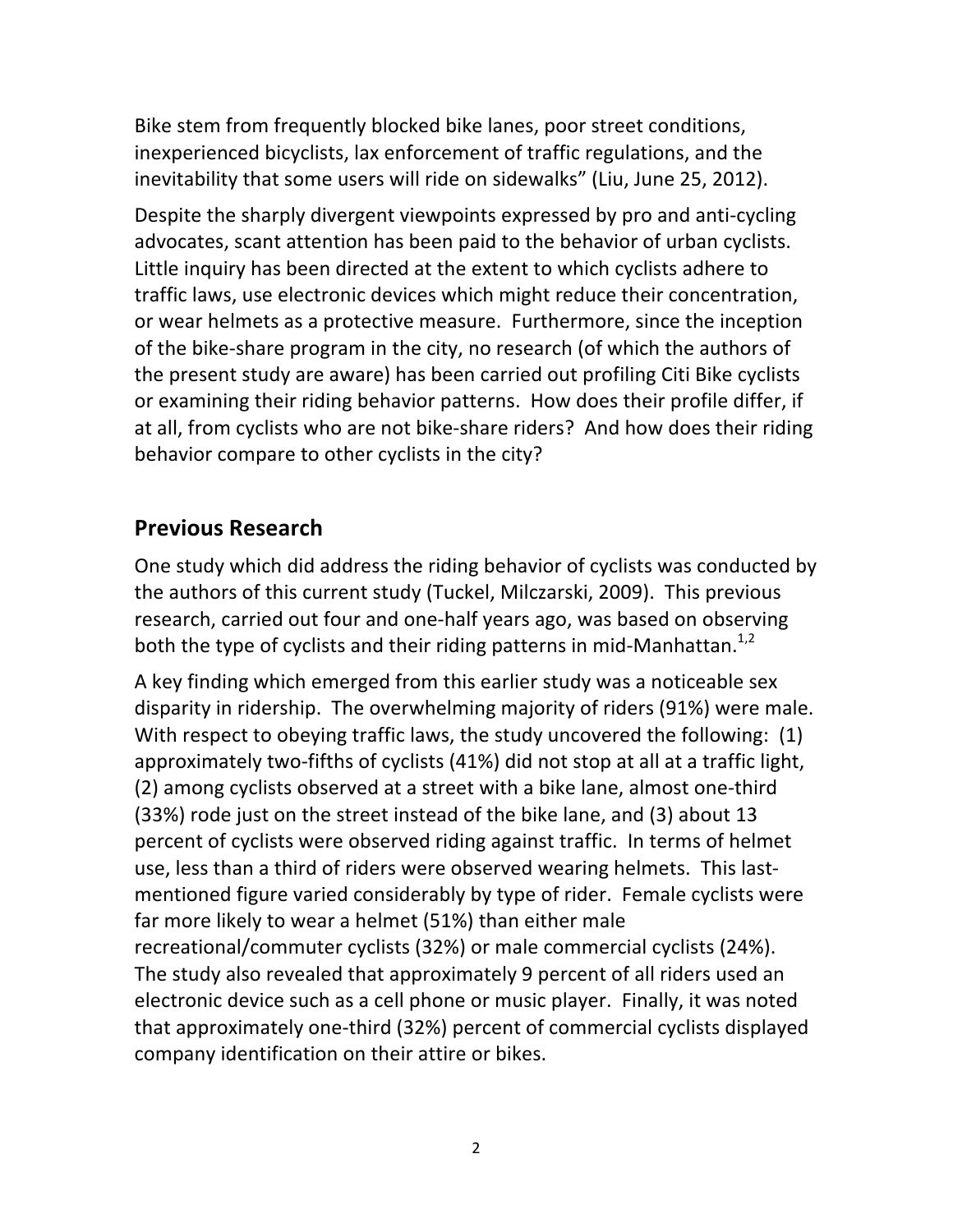A principal objective of the present study is to identify what changes, if any, have occurred in both the composition and riding behavior of cyclists over the course of the last four and one-half years. During this time span the number of cyclists in New York City has continued to rise. Figures provided by the New York City Department of Transportation show that the number of cyclists entering and leaving Manhattan grew from 28,300 to 32,200 in just the three years from 2009 to 2012 (New York City Department of Transportation). Furthermore, as mentioned above, there has been a largescale expansion in the number of bike lanes. And, of course, the inauguration of the bike-share program has added 6,000 more bikes to the city's roadways. Both the upsurge in the number of cyclists and the expansion of the biking infrastructure may have had an impact on the composition of cyclists and their riding behavior.

A second major objective of the current study is to compare the riding behavior of Citi Bike cyclists with their cycling counterparts who are not bikeshare participants. Of paramount importance is to determine whether they are more or less likely than other cyclists to obey the city's traffic laws?

### **Methodology**

The results of this study are based upon observations of 4,316 bicyclists at 98 different locations in New York City. The intersections were chosen from all intersections spanning the area from the southern tip of Manhattan up to 86th Street (south to north) and bounded from east to west by the East River and the Hudson River. This area constitutes a broad swath of Manhattan and comprises what can be thought of as lower Manhattan and a large portion of central Manhattan.

The intersections were randomly selected from four different strata encompassed within this area. The four strata consisted of:  $(1)$ streets/avenues without any bike lane, (2) streets/avenues with an unprotected bike lane, (3) streets/avenues with a protected bike lane, and (4) bikeways running alongside the East River and the Hudson River. $3$ 

All observations were carried out by Hunter College students enrolled in one of three different courses. $4$  One of the courses was a graduate-level course offered in the Department of Urban Affairs & Planning (Urban Data Analysis  $-$  two separate sections). The other two were undergraduate-level courses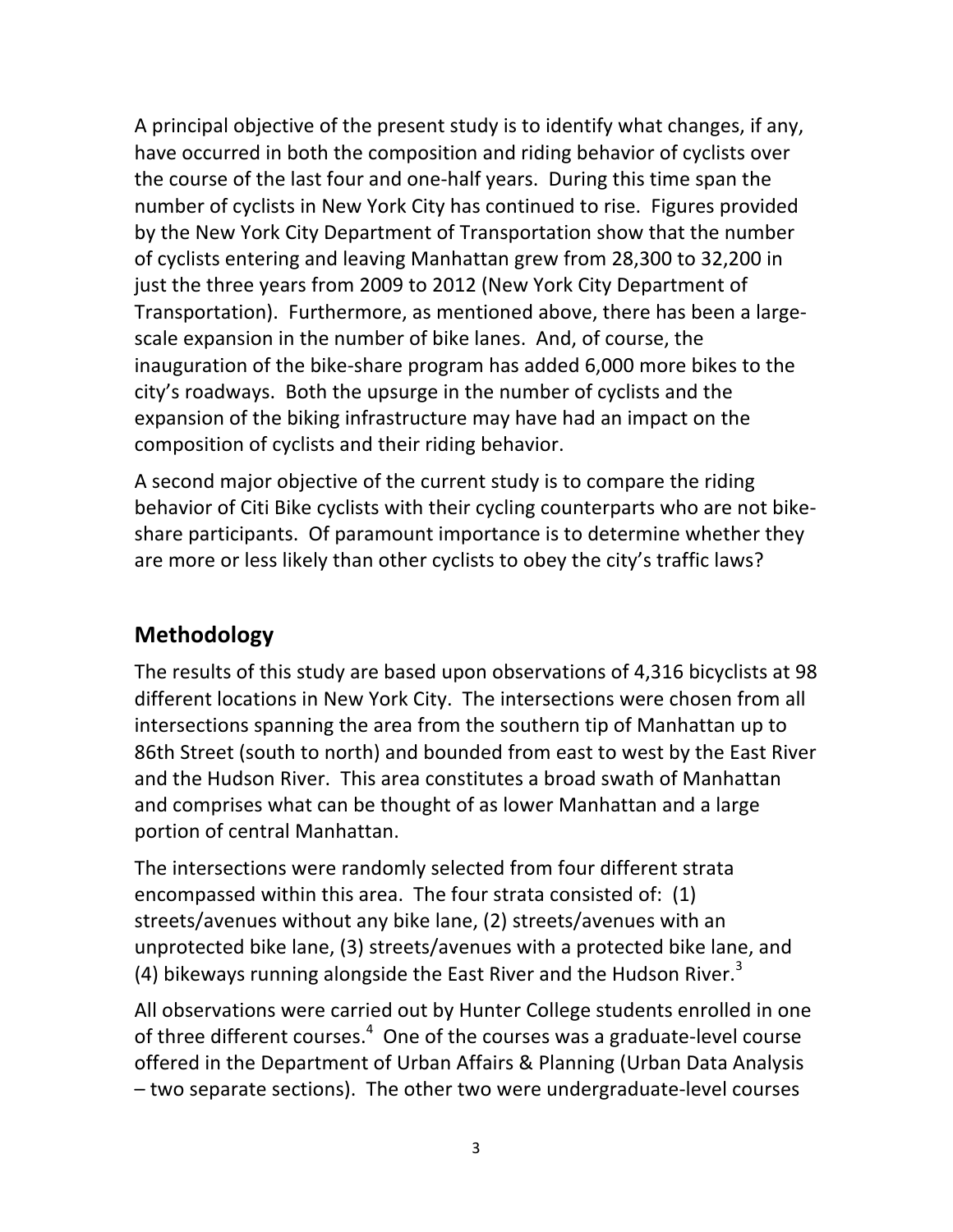offered in the Department of Sociology (two sections of Introduction to Research Methods and an Independent Studies course). Excepting the Independent Studies course which was offered in the Summer of 2013, the other three courses were offered in the Fall semester of 2013.

Students were given strict methodological guidelines in carrying out their observations. Importantly, students had to choose cyclists they observed at a given location on a random basis without employing subjective criteria and they had to remain as inconspicuous as possible.

Students were assigned to conduct observations at two randomly-selected locations within the geographic boundaries of the study.<sup>5</sup> All told, students gathered data at 98 different sites. Each site was visited for a period of one hour in duration. The hours were staggered across the seven days of the week and ranged from 7:30 am to 8:30 pm.

Students were instructed to record observations for *every* cyclist who passed them by within each hour interval with a few exceptions. The exceptions were as follows: First, no more than one observation could be recorded by a student within the same minute of time. $6$  Second, for cyclists riding in parallel fashion, observations were to be carried out on the cyclist in closest physical proximity to the student. Third, no information was to be gathered on the same cyclist more than once. Fourth, no information was to be gathered on any cyclist who had an "intimidating presence."<sup>7</sup> And fifth, only adult cyclists (14 years of age or older) were to be observed.

The above methodology was designed so that intersections that had more cyclists traversing them would have greater representation in the sample. Thus, the study is based upon a self-weighted sample of observations.

With respect to biking behavior, students gathered data on the following variables:  $(1)$  stopping/pausing at a red light,  $(2)$  going in the same direction as traffic, (3) using the designated bike lane (if applicable), (4) use of a helmet, and (5) using a cell phone or other electronic device while cycling. For commercial cyclists, information was also gathered on whether they had proper identification.<sup>8</sup>

In addition to these variables, students collected the following demographic information on each rider:  $(1)$  his/her sex and  $(2)$  whether he/she was a commercial cyclist (e.g., a messenger cyclist, food delivery worker), a Citi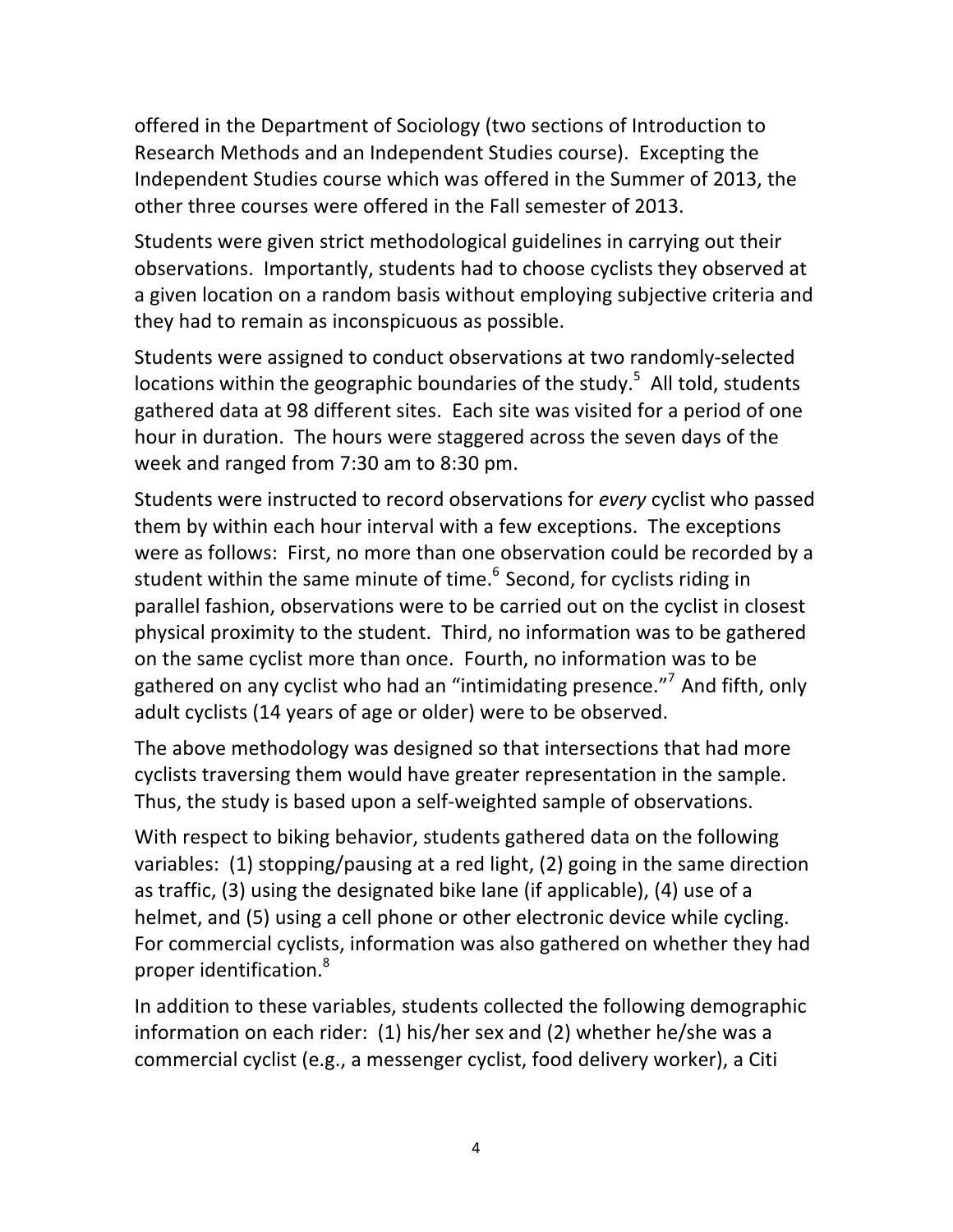Bike rider, or a commuter/recreational cyclist who was not a bike-share cyclist.

Also, information about the site of the observations was appended to each record. Site attributes included whether the observations were carried out on a street or avenue, the number of vehicular lanes of the street/avenue, whether the street/avenue had a designated unprotected or protected bike lane, and whether the site was on a bikeway. $9$  Finally, the calendar date and day of the week on which observations were conducted were recorded.

All observations were carried out between June 10 and November1, 2013. Slightly more than one-quarter of the observations were conducted in the months from June to August and the remainder were carried out in the period from October  $7^{th}$  thru November  $1^{st}$ , 2013.

## **Findings**

### **Overall Profile of Riders**

The largest segment of the riders observed were recreational or commuter cyclists who were not Citi Bike riders (56.2%). In this study, this group shall be referred to as "general" cyclists. Citi Bike riders constituted the next largest segment of riders (23.2%) followed by "delivery riders" (18.4%), with the remainder (2.2%) being riders whose status could not be determined.

As was the case in the study of cyclists in mid-Manhattan conducted four and one-half years ago (Tuckel and Milczarski, 2009), there is a sizable disparity in the sex of the riders (78.0% male vs. 21.1% female).<sup>10</sup>

While this disparity is still large, it should be noted that the "gender gap" among cyclists in the present study is considerably narrower than was found in the earlier study. The proportion of female riders appears to have doubled *in the last four and one-half years.* 

This finding with respect to female ridership in part is attributable to the different geographic areas covered by the two studies. The present analysis includes three areas that were not included in the earlier study: the area from the southern tip of Manhattan to  $14^{th}$  Street,  $59^{th}$  Street to  $86^{th}$  Street, and the East River and Hudson River bikeways. As will be shown below, the bikeways included a disproportionately large number of female riders. If just the same geographic area employed in the earlier study is used in the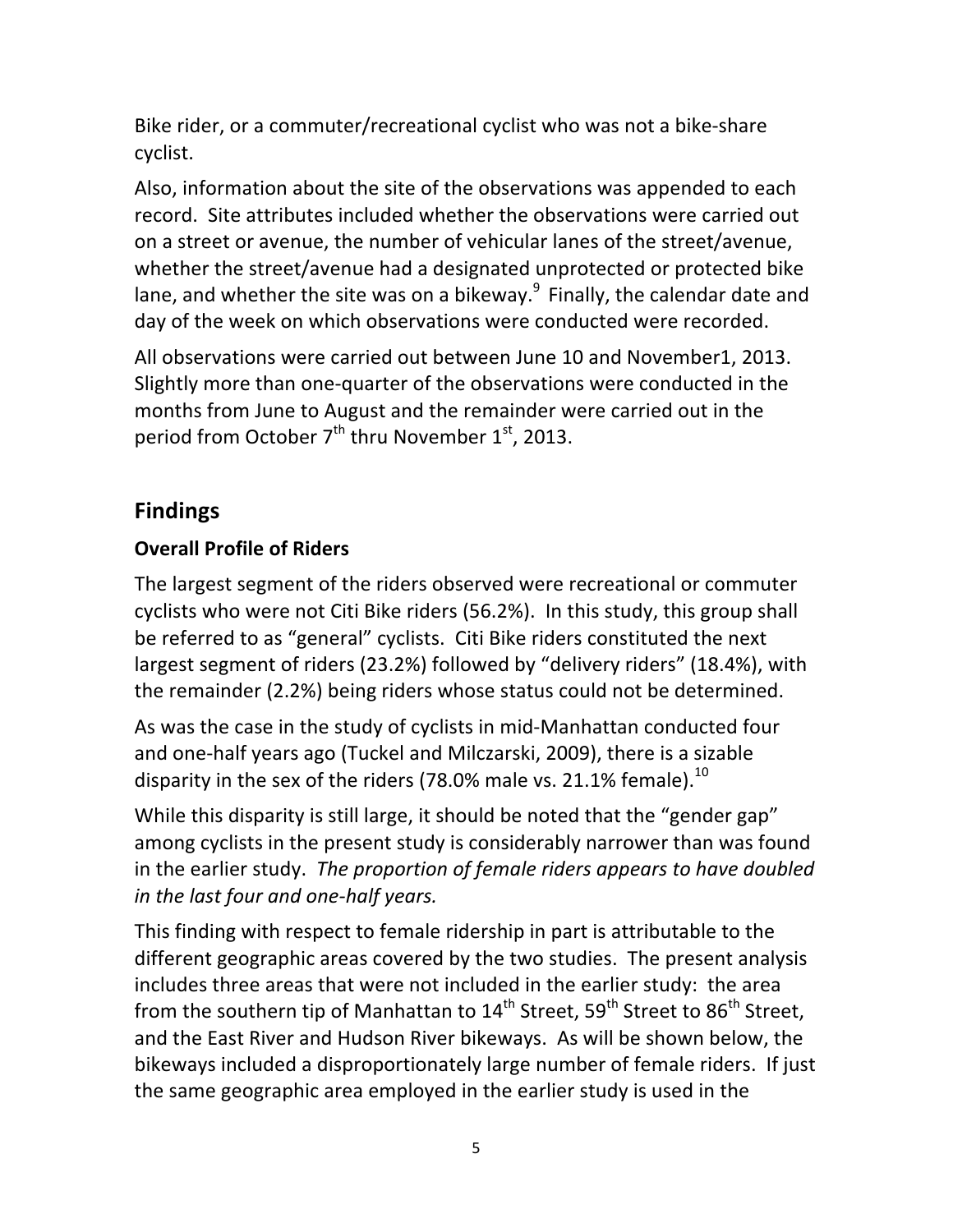present study, the percent of female ridership is 18.5 percent. This figure still represents an increase of 9 percentage points in the number of female cyclists over the course of the last four and one-half years.

Significantly, the launch of the bike-share program may be contributing to the narrowing of the gender gap among cyclists. The data show that the female share of general cyclists is 23.6 percent whereas the female share of Citi Bike cyclists is 31.1 percent. The greater prevalence of female riders among Citi Bike cyclists is far more noticeable in the geographic areas covered in the present study that were not covered in the earlier study  $$ particularly in the area from the tip of Manhattan to  $14<sup>th</sup>$  Street.

#### **Type of Cyclist Found in Different Street Environments**

Pronounced differences exist between the type of rider (based on a combination of sex and commercial/non-commercial status) and the different street environments in which they are observed. Table 1 shows the relationship between the street environment and five types of riders: male commercial cyclists, male general cyclists, female general cyclists, male Citi Bike riders, and female Citi Bike riders. $^{11}$ 

|                      |                  | Type of Site  |        |         | Total  |
|----------------------|------------------|---------------|--------|---------|--------|
|                      |                  | <b>Street</b> | Avenue | Bikeway |        |
| Type of<br>Cyclist   | Male General     | 45.0%         | 40.4%  | 57.8%   | 43.9%  |
|                      | Female General   | 15.2%         | 11.4%  | 20.4%   | 13.7%  |
|                      | Male Citi Bike   | 15.7%         | 17.7%  | 12.9%   | 16.5%  |
|                      | Female Citi Bike | $9.0\%$       | 6.3%   | 8.6%    | 7.5%   |
|                      | Male Commercial  | 15.1%         | 24.2%  | 0.2%    | 18.5%  |
| <b>Total Number</b>  |                  | 1461          | 2265   | 441     | 4167   |
| <b>Total Percent</b> |                  | 100.0%        | 100.0% | 100.0%  | 100.0% |

Table 1: Type of Cyclist by Type of Site

Coinciding with expectations, both male and female general cyclists are far more likely to ride on bikeways than the other types of cyclists. Commercial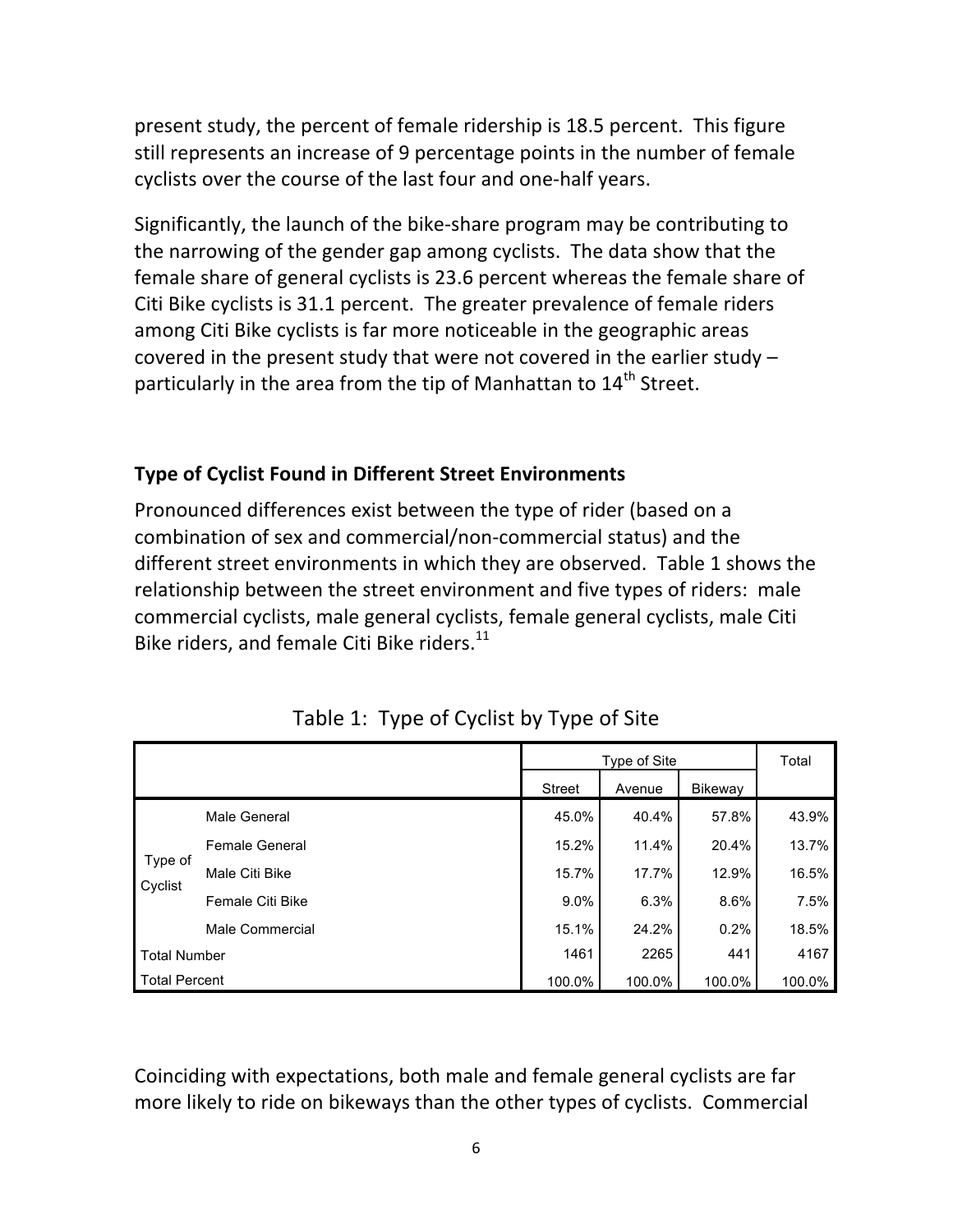cyclists and Citi Bike riders would be expected to use "interior" routes more often than the general cyclists. The data also reveal that commercial cyclists tend to ride more often on avenues than on streets.

Notably, bike-share riders display a greater tendency to ride on more "secure" street or avenue environments that their cycling counterparts. Compared to other cyclists, Citi Bike cyclists (both male and female) are more likely to be found riding on a street or avenue with an unprotected bike lane than a street or avenue without an unprotected bike lane (see Table 2). Furthermore, Citi Bike riders to a greater extent than others are more likely to be found riding on a street or avenue with a protected bike lane than a street or avenue with just an unprotected bike lane.<sup>12</sup>

|                      |                       | Type of Bike Lane                    |                                             |                                           | Total  |
|----------------------|-----------------------|--------------------------------------|---------------------------------------------|-------------------------------------------|--------|
|                      |                       | Street/ave<br>without a bike<br>lane | Street/ave with<br>unprotected<br>bike lane | Street/ave with<br>protected bike<br>lane |        |
|                      | Male General          | 42.8%                                | 45.7%                                       | 39.1%                                     | 42.2%  |
|                      | <b>Female General</b> | 11.6%                                | 13.7%                                       | 13.7%                                     | 12.9%  |
| Type of              | Male Citi Bike        | 12.9%                                | 15.7%                                       | 22.1%                                     | 16.9%  |
| Cyclist              | Female Citi Bike      | 5.2%                                 | 7.1%                                        | 9.9%                                      | 7.4%   |
|                      | Male Commercial       | 27.5%                                | 17.8%                                       | 15.2%                                     | 20.6%  |
| <b>Total Number</b>  |                       | 1428                                 | 970                                         | 1328                                      | 3726   |
| <b>Total Percent</b> |                       | 100.0%                               | 100.0%                                      | 100.0%                                    | 100.0% |

Table 2: Type of Cyclist by Type of Bike Lane

#### **Stopping at Red Lights**

At intersections at which there was a red light for motor vehicles and cyclists, students observed the extent to which cyclists obeyed the traffic signal. The data displayed in Table 3 shows that a third of cyclists (34.0%) do not stop or even pause at a red light. The percentage who do *not* fully stop at a red light is roughly 10 percentage points lower than the comparable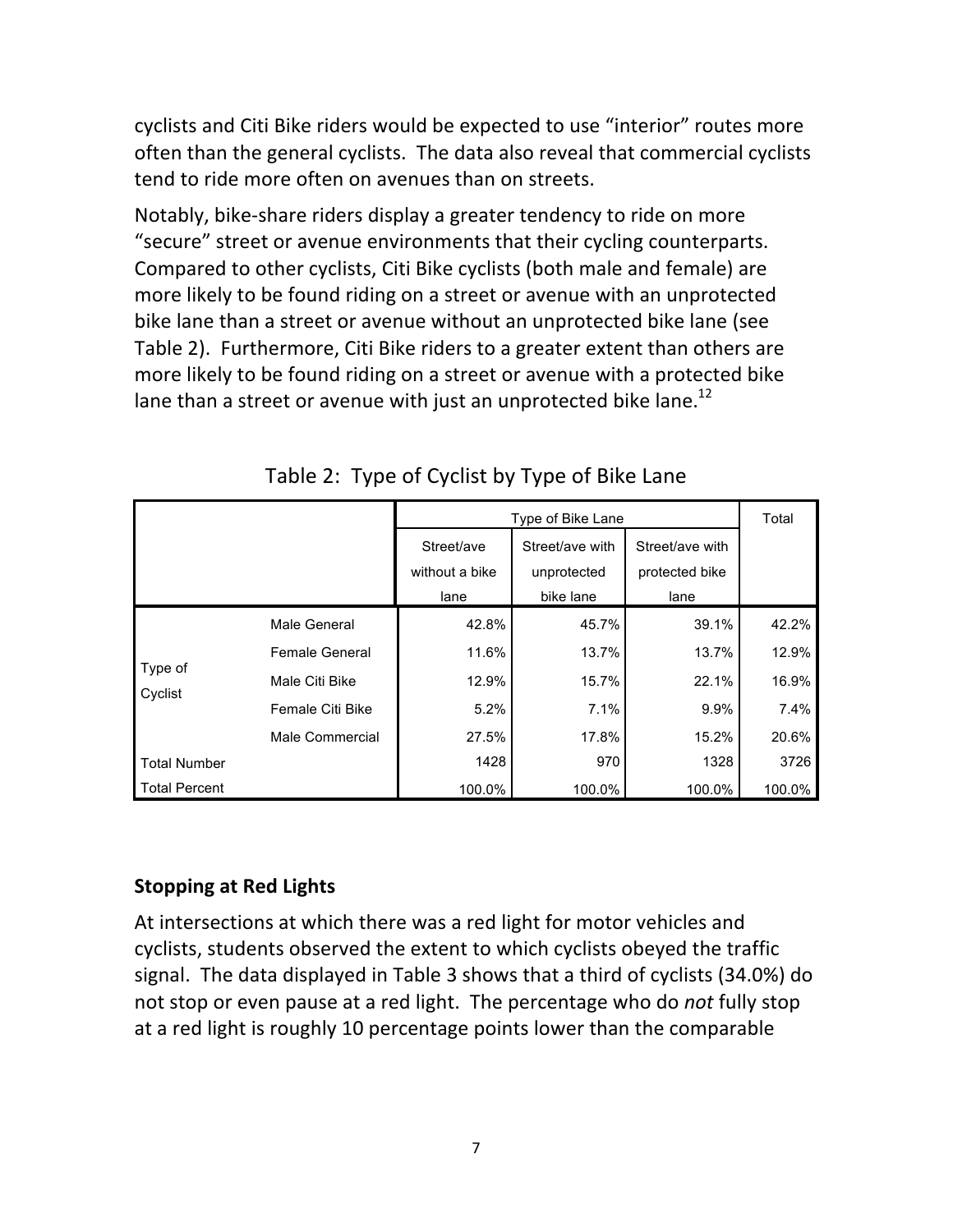figure presented in the 2009 study in which the geographic areas are the same $^{13}$ 

|                      | Type of Cyclist |         |           |           | Total      |        |
|----------------------|-----------------|---------|-----------|-----------|------------|--------|
|                      | Male            | Female  | Male      | Female    | Male       |        |
|                      | General         | General | Citi Bike | Citi Bike | Commercial |        |
| Stops fully          |                 |         |           |           |            |        |
| at red light         | 28.4%           | 38.3%   | 35.3%     | 38.8%     | 21.4%      | 30.4%  |
| Pauses and           |                 |         |           |           |            |        |
| then goes            | 30.9%           | 35.4%   | 41.1%     | 46.3%     | 36.6%      | 35.6%  |
| thru red light       |                 |         |           |           |            |        |
| Does not             |                 |         |           |           |            |        |
| stop or              |                 |         |           |           |            |        |
| pause when           | 40.7%           | 26.3%   | 23.7%     | 14.9%     | 42.1%      | 34.0%  |
| light is red         |                 |         |           |           |            |        |
| Total number         | 580             | 209     | 224       | 121       | 290        | 1424   |
| <b>Total Percent</b> | 100.0%          | 100.0%  | 100.0%    | 100.0%    | 100.0%     | 100.0% |

Table 3: Stops at Red Light by Type of Cyclist

As was true in the 2009 study, female general cyclists tend to be far more law abiding than male general cyclists. What is particularly noteworthy, *though, is that male bike-share riders tend to stop fully at red lights much more so than either male general cyclists or male commercial cyclists (35% vs. 28% and 21%, respectively).*

#### **Use of the Unprotected Bike Lane**

Another facet of riding behavior observed by students was the extent to which cyclists rode on the portion of the street or avenue that was dedicated as a bike lane. The results displayed in Table 4 show that 70 percent of the cyclists rode only in the dedicated bike lane and an additional 10 percent rode in both the motor vehicle and bike lanes. About one-fifth (20.1%) rode exclusively on lanes intended for motor vehicle use. If the analysis is confined to the same geography employed in the 2009 study, the share of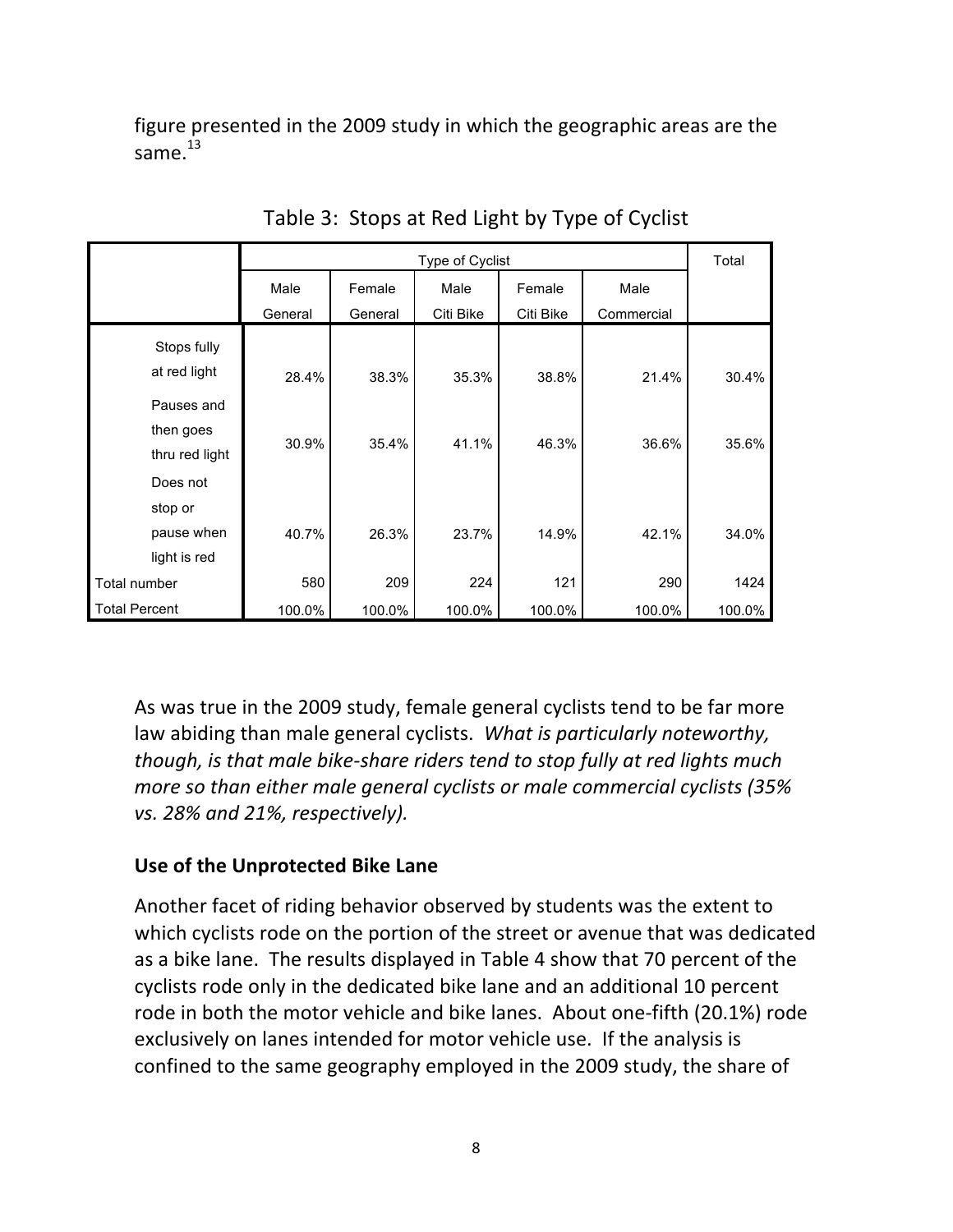cyclists who were observed riding in non-bike lanes *decreased* by 9 percentage points.

As was the case with stopping fully at a red light, the data again show a greater tendency for female general cyclists and Citi Bike cyclists (both male and female) to comply with the law by riding solely in the dedicated bike lane.

|                                              | Type of Cyclist |         |           |           | Total     |        |
|----------------------------------------------|-----------------|---------|-----------|-----------|-----------|--------|
|                                              | Male            | Female  | Male      | Female    | Male      |        |
|                                              | General         | General | Citi Bike | Citi Bike | Messenger |        |
| Rides only on<br>bike lane                   | 64.3%           | 82.4%   | 79.2%     | 82.1%     | 64.3%     | 70.1%  |
| Rides only on<br>street/ave                  | 24.0%           | 13.0%   | 11.0%     | 16.4%     | 24.2%     | 20.1%  |
| Rides on both<br>bike lane and<br>street/ave | 11.7%           | 4.6%    | 9.7%      | 1.5%      | 1153%     | 9.8%   |
| Total number                                 | 470             | 131     | 154       | 67        | 182       | 1004   |
| Total percent                                | 100.0%          | 100.0%  | 100.0%    | 100.0%    | 100.0%    | 100.0% |

# Table 4: Use of Unprotected Bike Lane by Type of Cyclist<sup>\*</sup>

\* Excludes cases in which the bike lane was obstructed.

#### **Rides With or Against Traffic**

Overall, only 4.2 percent of cyclists were observed riding against traffic on the street and another 3.2 percent of cyclists were observed riding against traffic in the bike lane. This combined total of 7.4 percent riding against traffic was noticeably below the comparable figure recorded for 2009 (13.2%).

#### **Use of Helmets**

Almost half of the cyclists (49.8%) were observed wearing helmets. This represents a steep increase from the figure for 2009 in which only 29.9 percent of cyclists were recorded wearing helmets. Most impressive is that the use of helmets has soared for male commercial cyclists and male general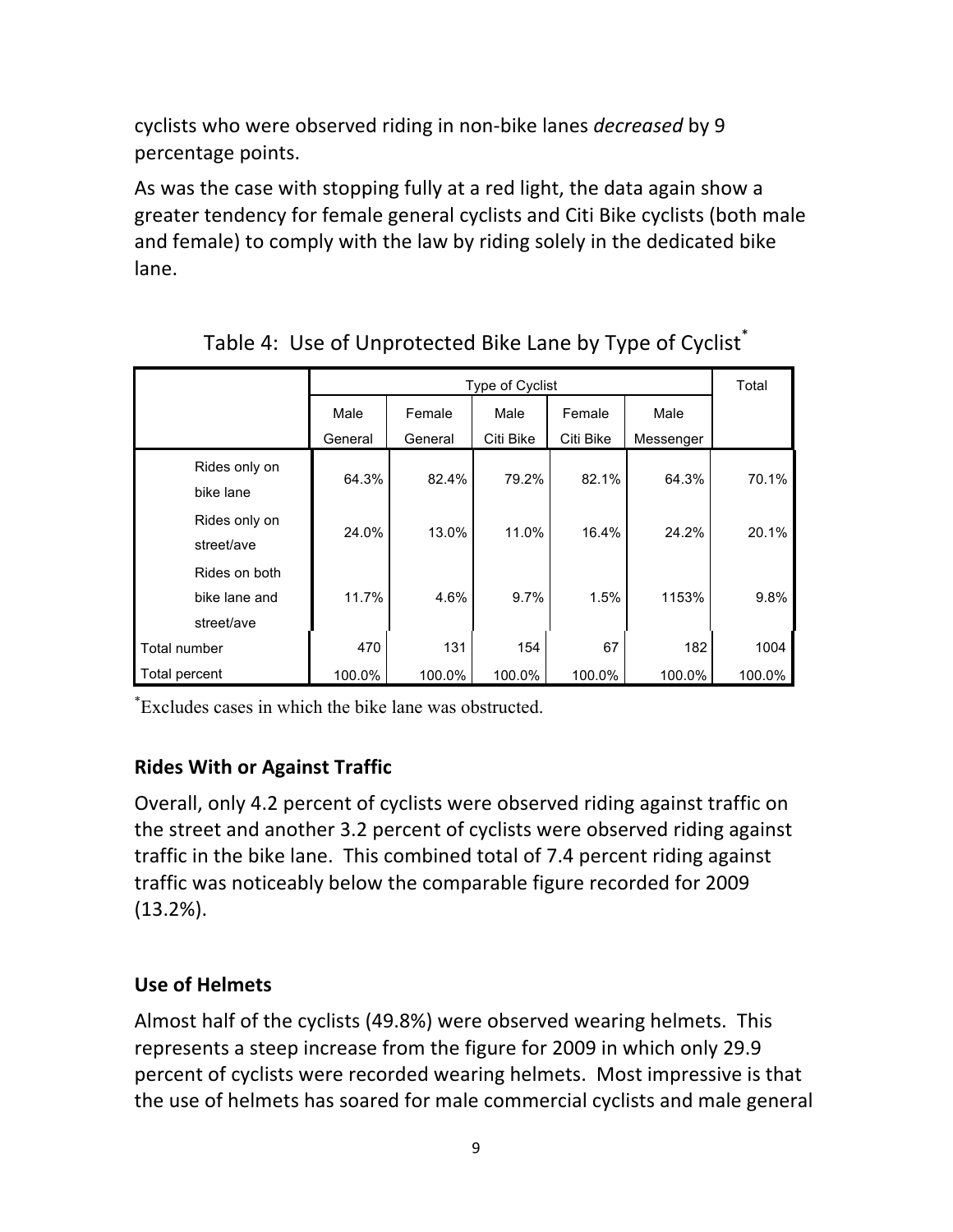cyclists. In 2009, helmet use for these two groups was 23.6% and 32.2%, respectively. The corresponding percentage figures today stand at 72.7% and 47.8% (see Table 5).<sup>14</sup>

|               |     | Type of Cyclist |         |           |           |            | Total  |
|---------------|-----|-----------------|---------|-----------|-----------|------------|--------|
|               |     | Male            | Female  | Male      | Female    | Male       |        |
|               |     | General         | General | Citi Bike | Citi Bike | Commercial |        |
| Helmet        | Yes | 47.8%           | 55.7%   | 31.1%     | 36.2%     | 72.7%      | 49.8%  |
| use           | No  | 52.2%           | 44.3%   | 68.9%     | 63.8%     | 27.3%      | 50.2%  |
| Total number  |     | 1819            | 569     | 687       | 312       | 768        | 4155   |
| Total percent |     | 100.0%          | 100.0%  | 100.0%    | 100.0%    | 100.0%     | 100.0% |

Table 5: Helmet Use by Type of Cyclist

For both male and female general cyclists helmet use becomes progressively greater as cyclists are found riding on a street or an avenue without a bike lane, to a street or avenue with a bike lane, to a bikeway.

Not unexpectedly, bike-share riders are less inclined to wear helmets than general or commercial riders. Overall, slightly less than a third of bike-share riders wear helmets. Female bike-share riders are somewhat more disposed to wearing a helmet than their male counterparts (36.2% vs. 31.1%).

#### **Use of Electronic Devices**

About 12 percent of cyclists were observed using some electronic device when riding (e.g., cell phone, music player, etc.).<sup>15, 16</sup> This represents a slight increase of 3 percentage points over those who were using an electronic device in 2009. The data also show that male general cyclists and Citi Bike riders of both sexes were more disposed towards riding with an electronic device than the other types of cyclists.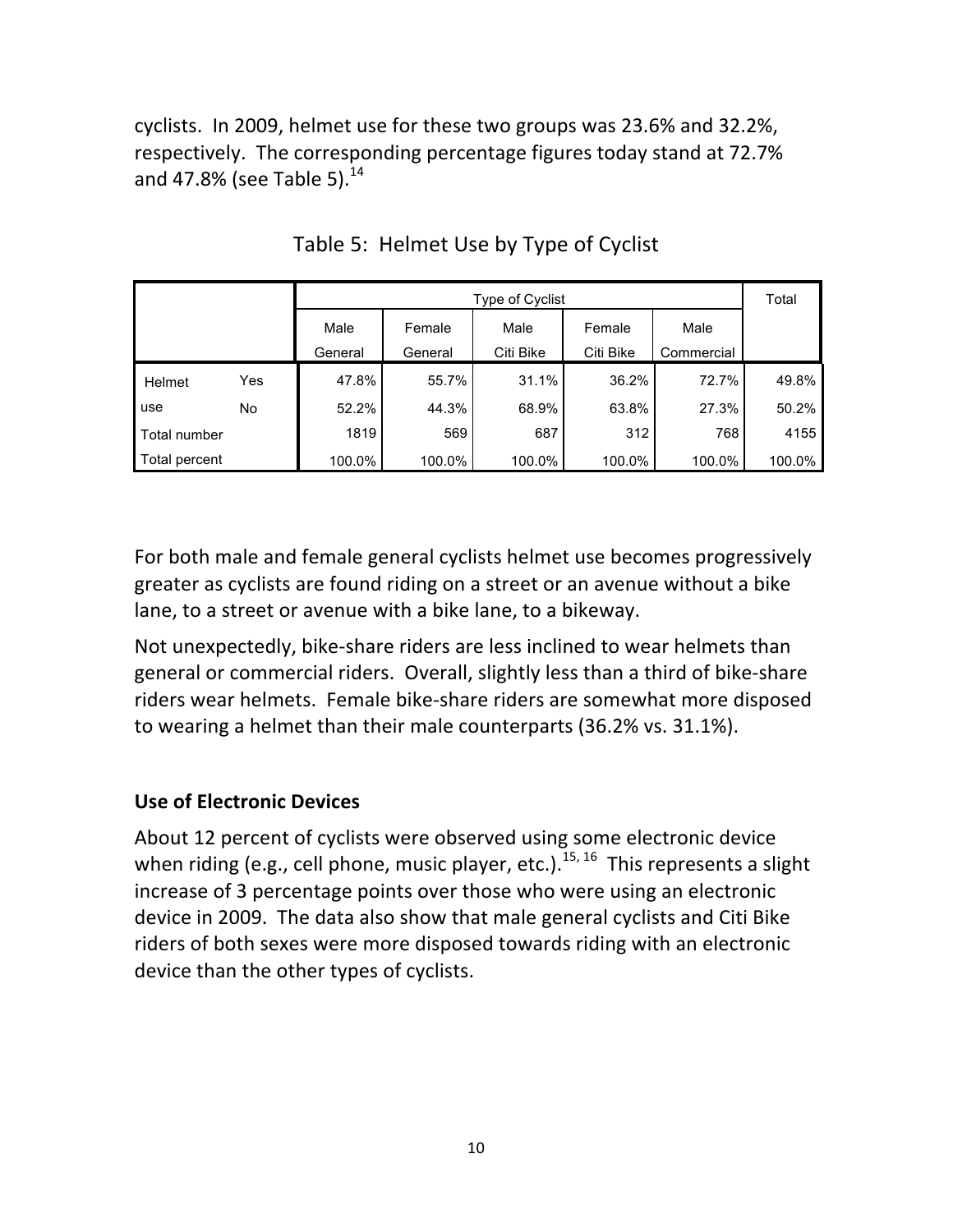### Use of Apparel with Business Name by Commercial Cyclists

New York City traffic laws mandate that commercial cyclists wear "upperbody apparel with the business' name (sic)." In 2009, only a minority of commercial cyclists displayed the name of their company either on their clothing or their bikes (32%). As the data in Table 6 reveal, this percent has risen sharply. Now nearly 60 percent comply with the law, even including 14.3 percent of cases where a firm determination could not be made. $^{17}$ 

| $\sim$ , commencional cyclic $\sim$ |                          |                               |  |  |  |  |
|-------------------------------------|--------------------------|-------------------------------|--|--|--|--|
|                                     | Frequency                | Percent                       |  |  |  |  |
| Yes<br>No<br>Not sure<br>Total      | 526<br>235<br>127<br>888 | 59.2<br>26.5<br>14.3<br>100.0 |  |  |  |  |

# Table 6: Use of Apparel with Business by Commercial Cyclist

### **Summary and Conclusions**

This study has examined the riding behavior of over 4,300 cyclists in lower and central Manhattan. While the study's results cannot be directly compared to those of a similar study conducted four and one-half years because of differing geographies, the findings from both studies strongly suggest that a change has occurred in the demographic composition of cyclists and their behavior patterns.

It appears first of all that the percent of cyclists who are female has grown significantly. If the geographic area of the present study is aligned with that of the earlier study, the share of riders who are female has increased by 9 percentage points during the last four and one-half years.

One possible reason for this narrowing of the gender gap is the launch of the bike-share program this past May. The data in this study show that females constitute 23.6 percent of the general riders but they make up 31.1 percent of Citi Bike cyclists.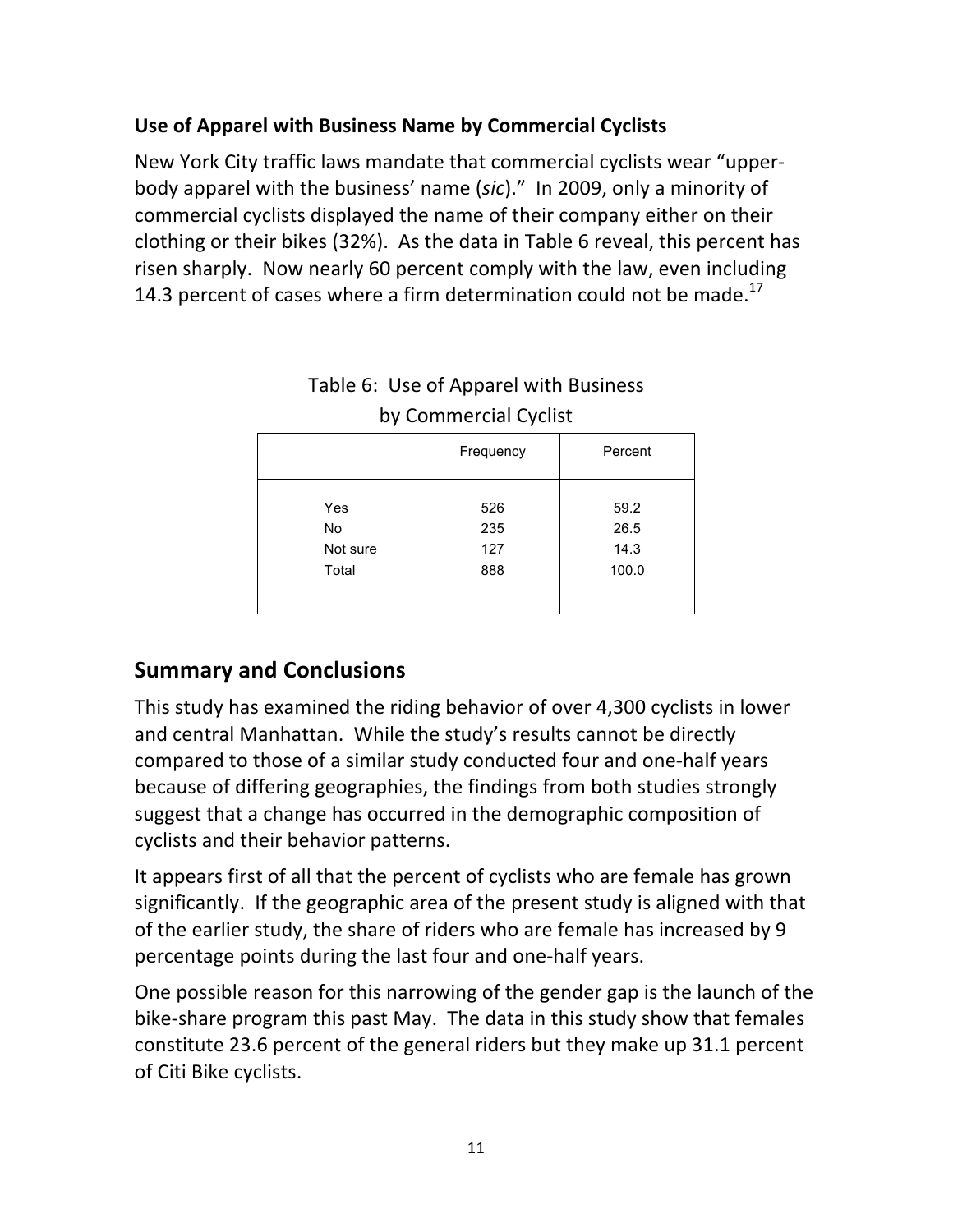The results of this study also point to a substantial increase in the use of helmets among commercial and general cyclists. Almost three-quarters of commercial cyclists (72.7%) now wear helmets. Four and one-half years ago, the number of commercial cyclists observed wearing helmets was less than a quarter (23.6%). The percent of male general cyclists who wear helmets also has climbed appreciably in the last few years. The share of male general cyclists who wear helmets today stands at 47.5 percent compared to just 32.2 percent in 2009.

As might be anticipated, bike-share riders are less inclined to use helmets. Yet even among this subgroup of cyclists, approximately one-third do so. Again, females are more likely to wear helmets than males (36.3% vs. 31.1%).

This study has also produced evidence that a larger proportion of cyclists are adhering to the rules of the road. More cyclists are stopping at red lights and fewer are riding against traffic or riding in lanes for vehicular traffic on streets with bike lanes.

To what can we attribute the greater use of helmets and greater compliance with traffic rules? One factor certainly is the efforts which have been expended by bike clubs, bike organizations, and government agencies to promote safe cycling. Bike clubs, bike advocacy groups, organizers of bike-athons, private foundations have all launched educational campaigns encouraging cyclists to wear helmets and engage in other safe cycling practices. The Stuart C. Gruskin Family Foundation, for example, has initiated the Pedal Pledge program in which businesses promise to train their delivery cyclists in the rules of the road. This same foundation has also spurred municipal authorities to gather more accurate data on the incidence of bicycle-pedestrian collisions.<sup>18</sup> The New York City Department of Transportation as well has been a strong proponent of safe riding behavior and the City Council has passed several new legislative initiatives aimed at curbing unlawful behavior (particularly among commercial cyclists).

Beyond this factor it is probably the case that the increased volume of cyclists by itself (owing, in part, to the launch of the bike-share program), has created a new definition of the situation on city streets. Cyclists are no longer an anomaly. They are increasingly becoming a fixture of urban life. As the number of cyclists grows, both motorists and cyclists are becoming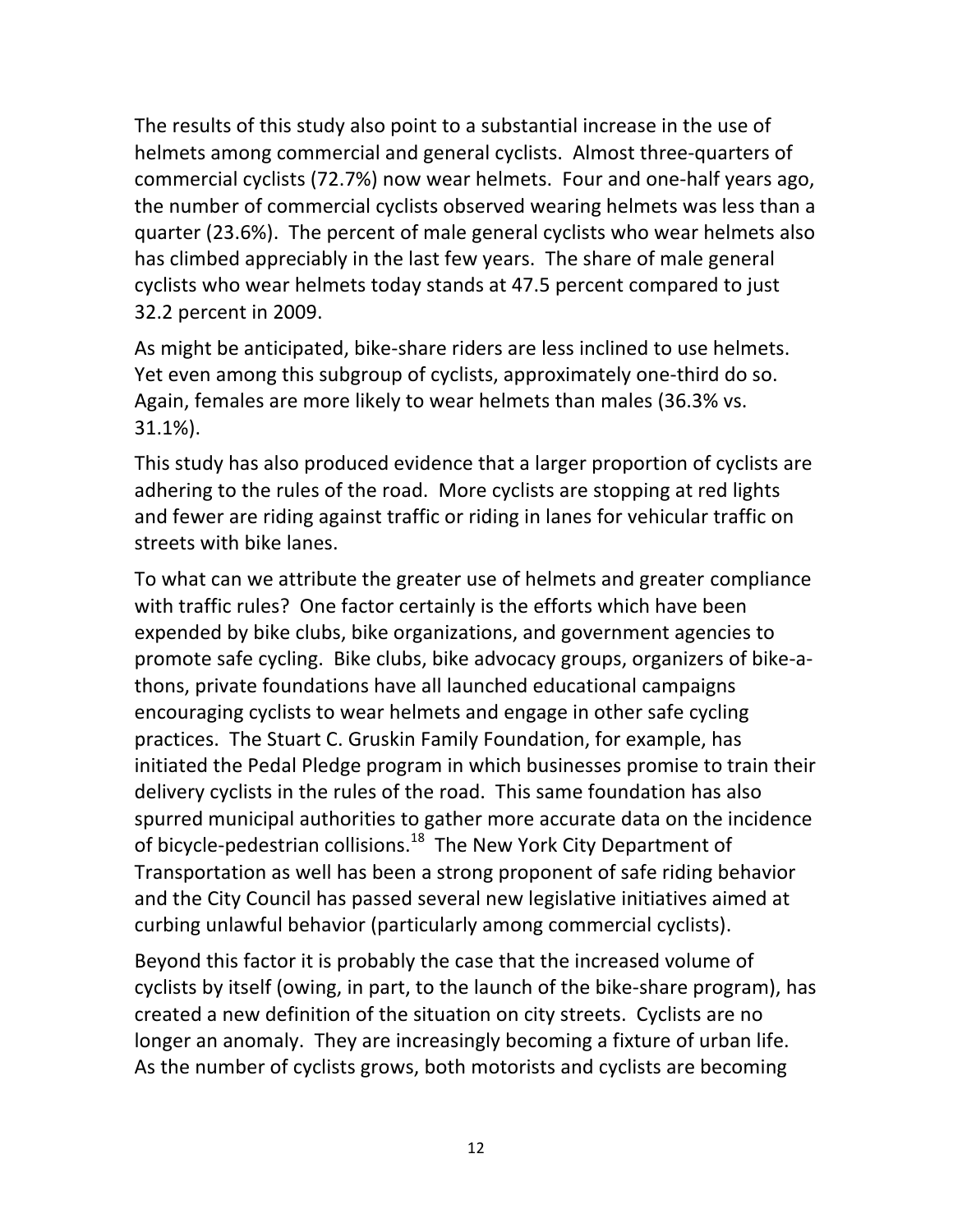more mindful of the presence of the other and the need to adjust their behavior accordingly.

Importantly, the findings from this study also shed light on why the predictions that the launch of the bike-share program would lead to a spike in the number of cycling-related injuries have not materialized. During the first five months the bike-share program has been in existence, there have been no fatalities involving Citi Bike riders and only around two dozen minor injuries (Flegenheimer, 2013; Fried, 2013; Swanson, 2013).

Explanations accounting for this positive trend have thus far focused on three factors. One factor is the "safety in numbers" argument discussed above. As motorists have become more inured to seeing cyclists on the city's streets, they have modified their behavior.

A second factor which has been cited for the low incidence of injuries involving Citi Bikes centers on the physical characteristics of the bikes themselves. Because of their physical structure (heavy frame, wide-rimmed tires, etc.), the bikes lack the capacity to be speedy and nimble. In the now famous words of the New York City Comptroller John Liu, "The Citi Bikes come in only three speeds: slow, very slow, and ultraslow."

A third factor mentioned is that the average distance travelled per trip by a Citi Bike cyclist is probably less than the average distance travelled per trip by other commuter or recreational cyclists. (In part, this is most likely a function of the cost of renting a Citi Bike per trip for individuals who do not have annual memberships.) The shorter distances travelled by Citi Bike riders, of course, would decrease the likelihood of incurring an injury.

Yet the findings emerging from this study would point to another critical factor which may be underlying the safe record of the Citi Bike cyclists registered thus far. The Citi Bike riders appear to be more cautious and even more compliant with traffic rules than other cyclists.

Significantly, Citi Bike cyclists are more likely to be found in "safer" street environments than either general cyclists or commercial cyclists. As the data in this study have indicated, the percent of cyclists who are bike-share riders increases progressively as the street environment changes from a street or avenue without any bike lane, to a street or avenue with an unprotected bike lane, to a street or avenue with a protected bike lane. Furthermore, on streets or avenues with an unprotected bike lane, Citi Bike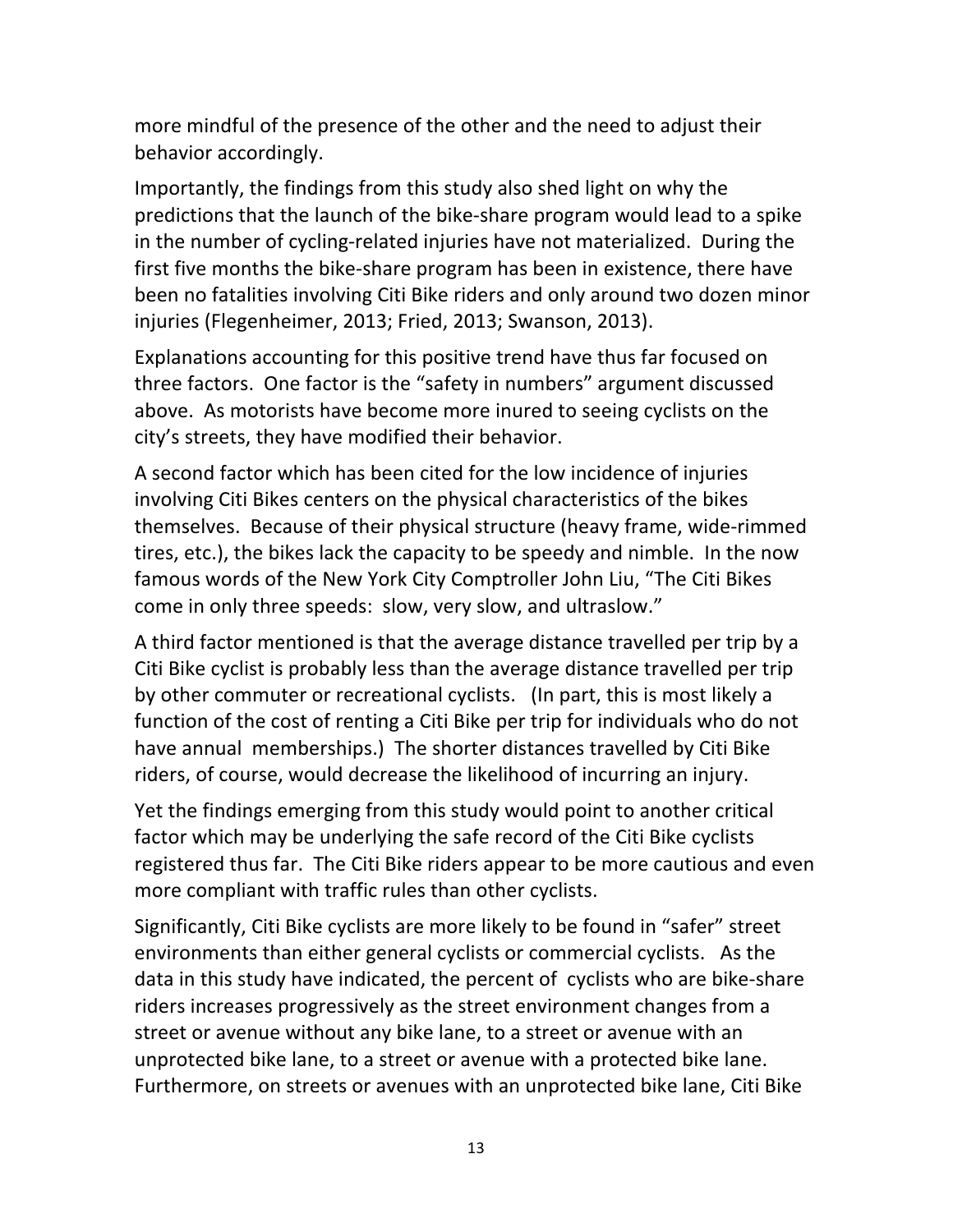riders, along with female general cyclists, are more apt than others to ride within the confines of the bike lane.

Not only are Citi Bike riders disproportionately found in more "secure" environments, they also appear to adhere to traffic laws more so than their cycling counterparts. For example, they are considerably more likely to stop fully at a traffic light that is red than either male general cyclists or commercial cyclists.

We do not know exactly the reasons why Citi Bike riders seem to exercise both greater caution in their riding behavior and greater compliance with traffic laws than other cyclists. Several reasons could be posited. First, it may be because of the initiatives undertaken to promote bike safety on the part of the Citi Bike program's sponsors. One such initiative includes providing annual bike share members with a booklet detailing the rules and regulations governing cycling in New York City, a map of all the bike lanes and bikeways, and a coupon which the bearer can use to purchase a heavilydiscounted helmet. Another initiative includes having the city's traffic rules visibly emblazoned on each bike kiosk.

A second reason why Citi Bike cyclists may be more safety conscious is precisely because they are traversing new, unexplored terrain and thus they are more tentative and cautious. Yet a third reason may be because they do not "own" the bike (think here of renting a car) and therefore are more guarded in their behavior. Or perhaps they are simply not familiar with the bike's capabilities and are thus somewhat more hesitant navigating the city's streets.

Lastly, on a more idealistic plane, the reason could be that Citi Bike riders constitute a highly visible group, are consciously aware of this group identification, and feel it is important to comport themselves in a manner that reflects positively on cyclists in general. Whatever the reason, their riding behavior appears to have contributed to their overall safety record.

The safety record compiled by the Citi Bike riders comes with no assurances that it will continue into the future. The expansion of the bike lane network, the growing awareness that there are multiple users of the city's streets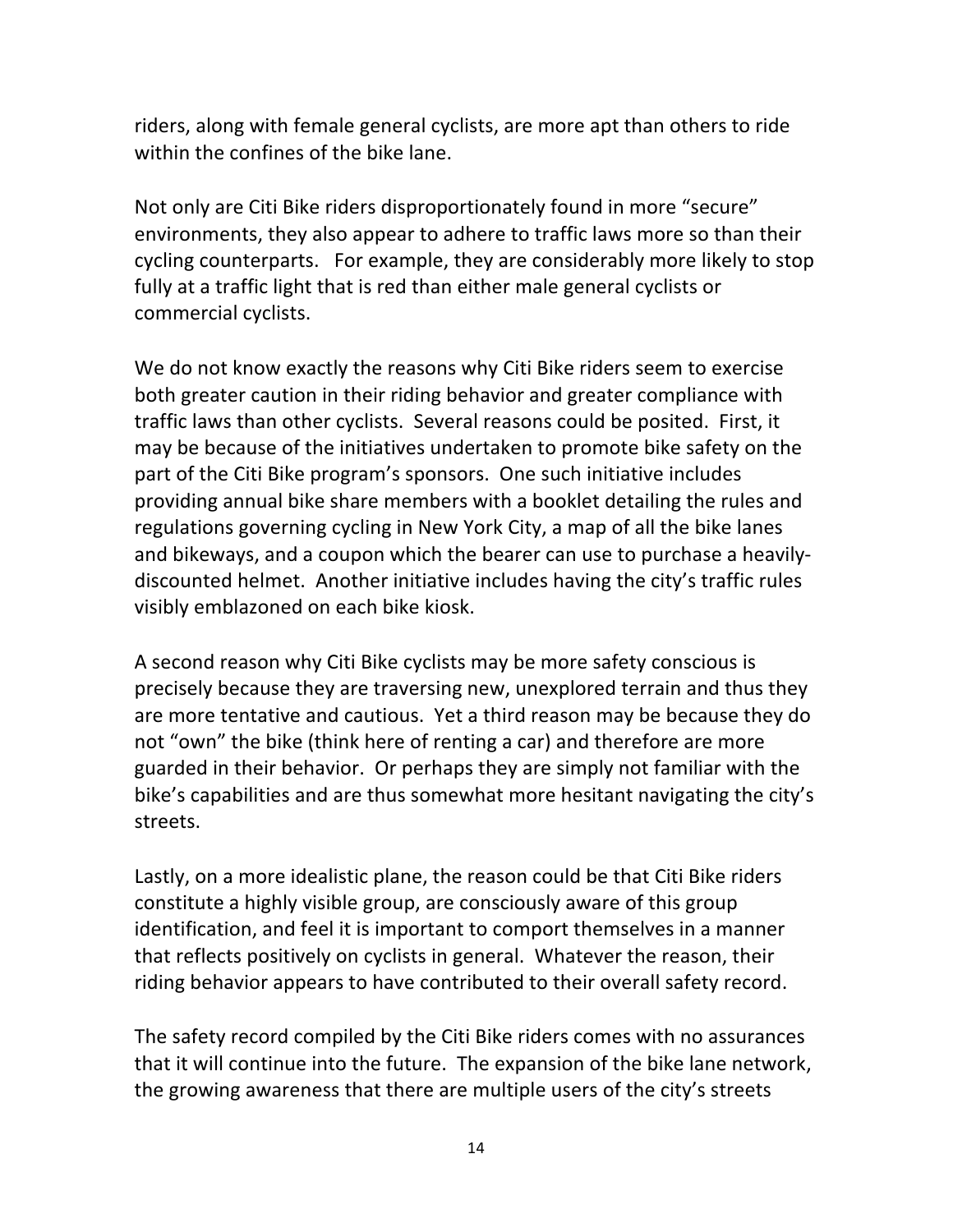each with legitimate rights, and the greater adherence to traffic laws by cyclists, though, increases the likelihood that safe cycling in New York city will become an enduring phenomenon.

# **Notes**

1. The geographic scope of this earlier study included the area extending from  $14^{\text{th}}$  Street to 59<sup>th</sup> Street (south to north) and from  $1^{\text{st}}$  to  $10^{\text{th}}$  Avenues (east to west). This area comprises the central business district of Manhattan.

2. The authors of the present study also carried out a similar study in the Spring of 2013. This last-mentioned study was based on considerably fewer number of cases (2,521) than the present study and did not include data pertaining to bike-share riders. It is important to note, however, that the comparable findings from the Spring, 2013 study closely mirror those found in this study.

3. "Intersections" at bikeways were approximated at the point where the nearest street would bisect the bikeway were that street to extend further east or west.

4. One student from the Bronx School of Science (Ms. Ilana Shtern) also gathered observational data at two sites for this study. She undertook this work as part of an Independent study project at her school.

5. The five students enrolled in the Independent Study course offered in the Summer of 2013 were assigned a greater number of sites (ranging from 5 to 10) at which to conduct observations.

6. To comply with this guideline, students were told to record observations for every *first* cyclist who passed them after the beginning of a "new" minute on their watches/cell phones.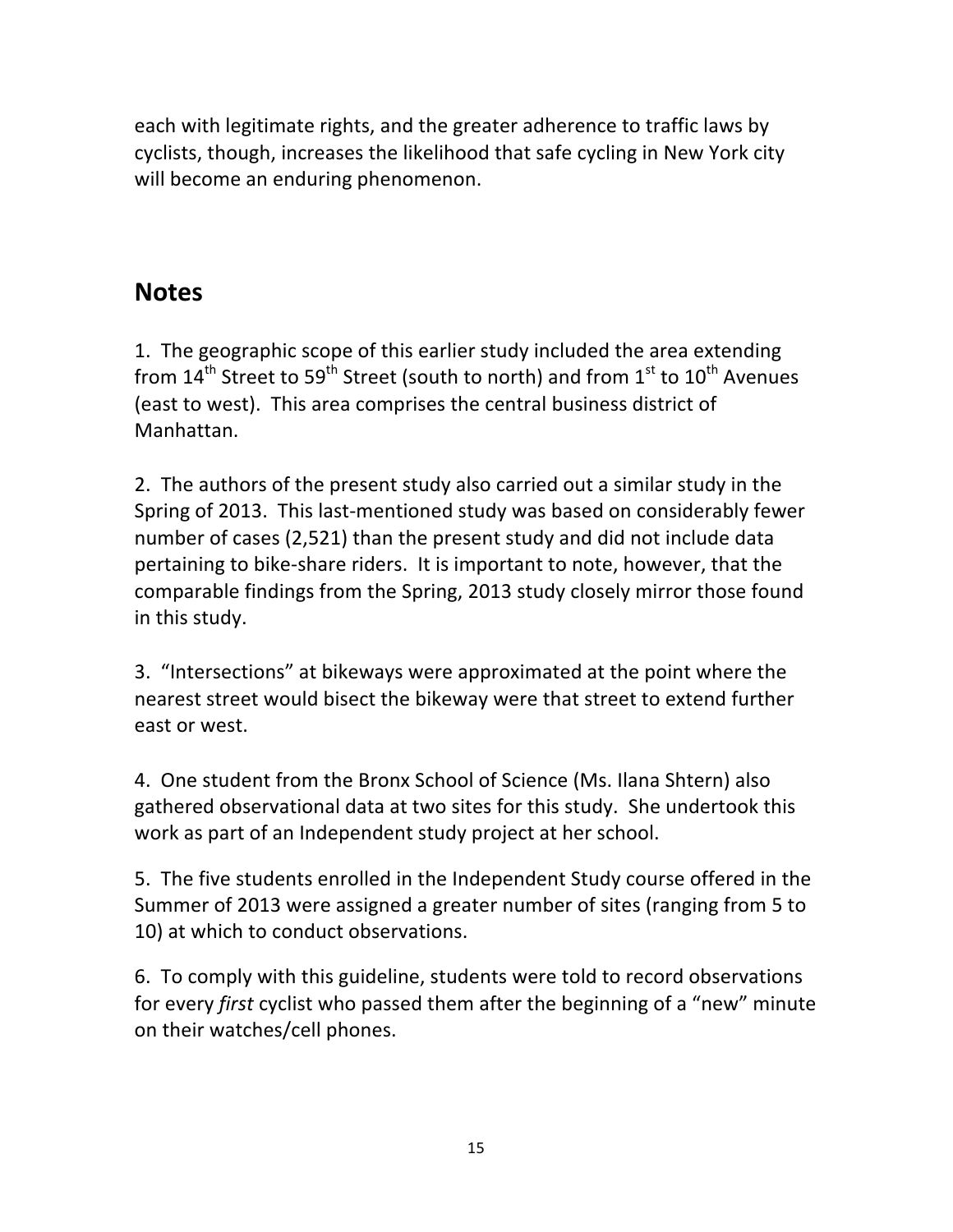7. Fortunately, there were no reported cases where a student observer could not collect information due to the presence of a cyclist with an "intimidating presence."

8. Specifically, NYC DOT regulations require businesses that use bicycles for commercial purposes to provide their delivery cyclists with "retro-reflective upper-body apparel with the business name and bicyclist's three-digit ID number on the back."

9. The term "unprotected bike lane" refers here to a portion of a street or avenue which is used by cyclists and is designated by two parallel lines with an image of a bicycle imprinted on the pavement. A protected bike lane is defined as a portion of a street or avenue which is used by cyclists and is separated from vehicular traffic by a physical barrier such as a raised curb or street parking. Bikeways (or greenways) are defined as paved areas that are totally separated from vehicular traffic and are used exclusively by cyclists or sometimes shared with pedestrians.

10. These figures don't add up to 100 percent because there were a few instances in which the sex of the rider could not be ascertained (0.8%).

11. Since females constituted only a small fraction of commercial cyclists  $(2.3%)$ , they were not included in this typology.

12. While male Citi Bike riders are more apt to found on an avenue with an unprotected bike lane than on an avenue without any bike lane, they are represented almost to the same degree of streets with and without an unprotected bike lane.

13. Unless otherwise stated, differences in the results reported in this study from those found four and one-half years ago are not largely attributable to the different geographic areas covered by the two studies.

14. On April 23, 2013, a new law took effect in the City of New York with the aim of strengthening existing ordinances requiring commercial cyclists to wear helmets. The implementation of this new law, however, does not appear to be the reason for the upswing in the use of helmets by commercial cyclists observed in this study. Helmet use had already attained a much higher level before these new regulations went into effect.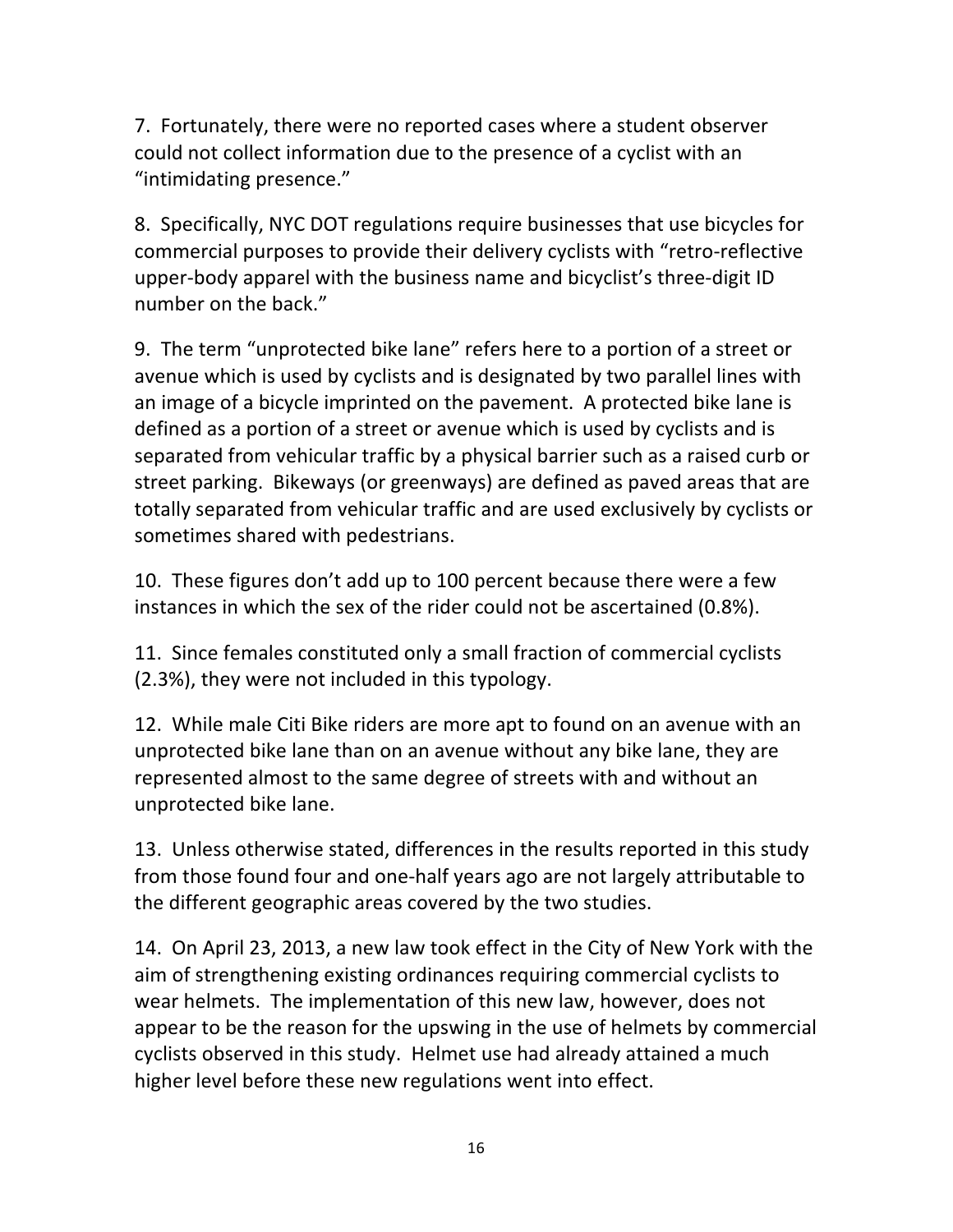15. The figures pertaining to the use of an electronic device while riding are based on observations were a determination could be reasonably made that a cyclist was or was not using an electronic device. Sometimes, because of the speed with which a cyclist was passing by or attire which might have concealed an electronic device, a firm determination could not be made. Also, the figures presented here are based on a somewhat smaller sample  $(n = 3003)$  since they do not include observations gathered by this semester's undergraduate students.

16. It is permissible in New York City for cyclists to wear one earbud. Nevertheless, the City's Department of Transportation encourages cyclists not to wear earphones because it compromises their safety.

17. Often, outer garments or backpacks obscured the ability of students to determine if a commercial cyclist was wearing clothing which identified the name of his company.

18. For more information on the Gruskin Foundation and the Pedal Pledge program see www.gruskinfoundation.org.

# **References**

Cassidy, John. "Battle of the Bike Lanes" The New Yorker, March 8, 2011. http://www.newyorker.com/online/blogs/johncassidy/2011/03/battle-ofthe-bike-lanes-im-with-mrs-schumer.html, accessed May 13, 2013.

Flegenheimer, Matt. "No Riders Killed in First 5 Months of New York City Bike-Share Program." New York Times, November 4, 2013 http://www.nytimes.com/2013/11/05/nyregion/no-riders-killed-in-first-5 months-of-new-york-city-bike-share-program.html? r=0 accessed December 2, 2013.

Fried, Ben. "The Citi Bike Story No One's Talking About: Only 3 Injuries in 500,000 Rides"

http://www.streetsblog.org/2013/07/03/the-citi-bike-story-no-ones-talkingabout-only-three-injuries-in-500000-rides/ accessed December 2, 2013